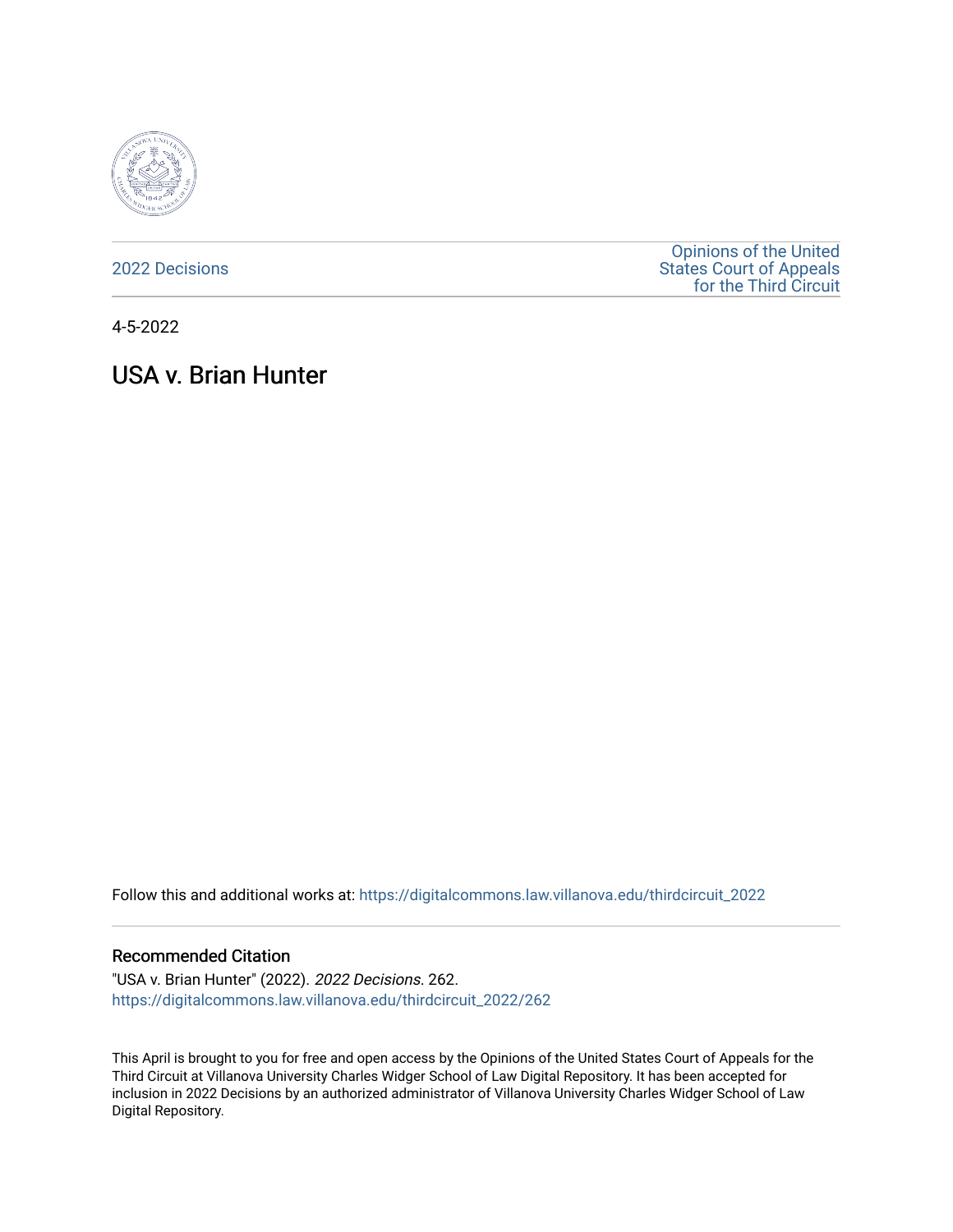## **NOT PRECEDENTIAL**

## UNITED STATES COURT OF APPEALS FOR THE THIRD CIRCUIT

\_\_\_\_\_\_\_\_\_\_\_\_\_

No. 19-3735 \_\_\_\_\_\_\_\_\_\_\_\_\_

#### UNITED STATES OF AMERICA,

v.

BRIAN HUNTER, Appellant

\_\_\_\_\_\_\_\_\_\_\_\_\_

On Appeal from the United States District Court for the District of Delaware (D.C. No. 1:18-cr-00002-001) District Judge: Honorable Leonard P. Stark

\_\_\_\_\_\_\_\_\_\_\_\_\_

Submitted Pursuant to Third Circuit L.A.R. 34.1(a) April 4, 2022

\_\_\_\_\_\_\_\_\_\_\_\_\_

Before: CHAGARES, Chief Judge, SHWARTZ, Circuit Judge, and PRATTER, District Judge.\*

> (Filed: April 5, 2022) \_\_\_\_\_\_\_\_\_\_\_\_

> > OPINION\*\* \_\_\_\_\_\_\_\_\_\_\_\_

\* Honorable Gene E.K. Pratter, United States District Judge for the Eastern District of Pennsylvania, sitting by designation.

<sup>\*\*</sup> This disposition is not an opinion of the full Court and, pursuant to I.O.P. 5.7, does not constitute binding precedent.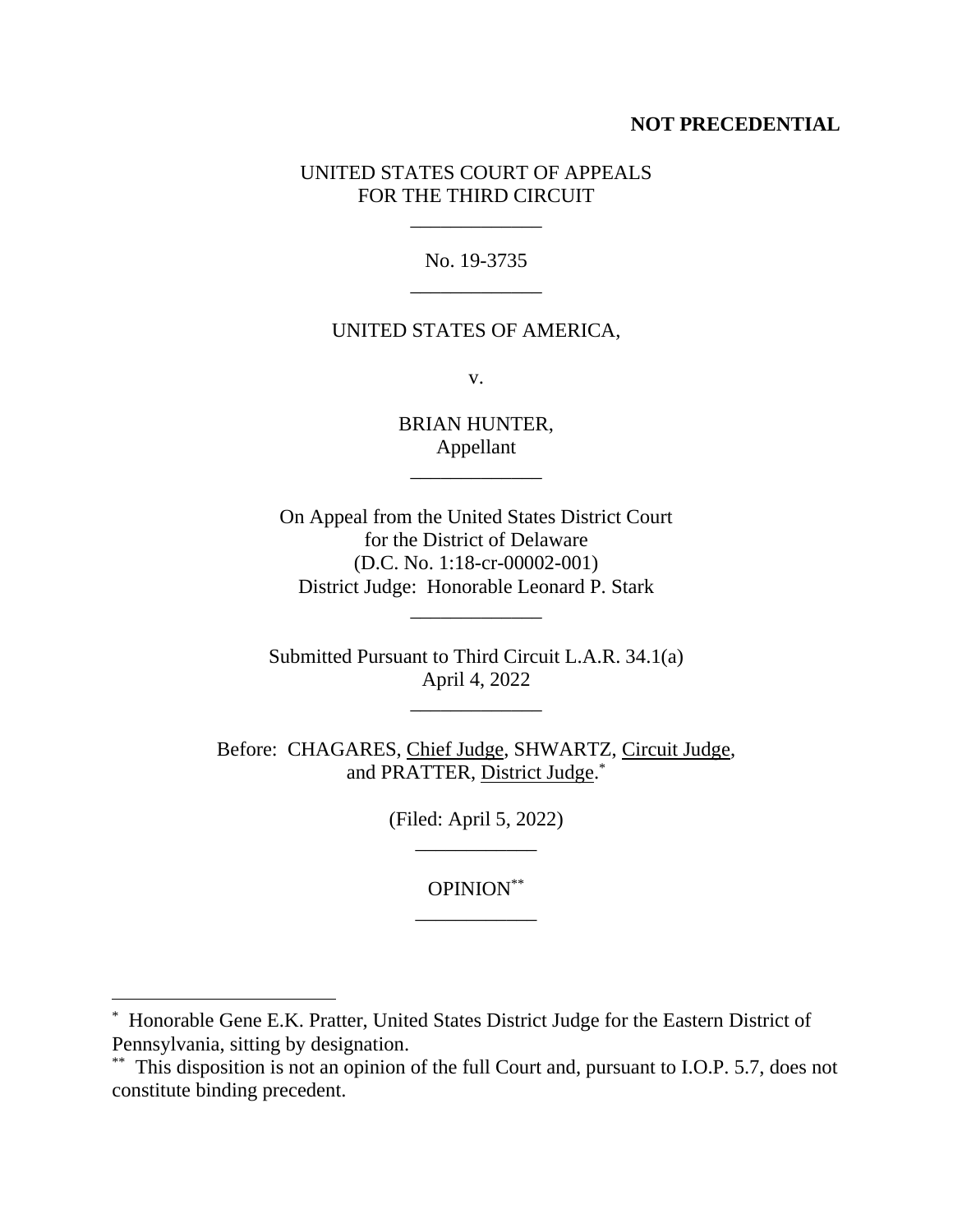#### CHAGARES, Chief Judge.

Defendant Brian Hunter appeals the District Court's denial of his motion to suppress evidence obtained as a result of a traffic stop. Hunter argues that the officers did not have reasonable suspicion to stop the vehicle and that the officers' use of a canine unit unconstitutionally prolonged the stop, both in violation of his Fourth Amendment rights. For the reasons that follow, we will affirm.

## I.

We write primarily for the parties and recite only the facts essential to our decision. The Delaware Police Department ("DPD") was surveilling Hunter in 2017 in connection with an ongoing drug investigation. On November 16, 2017, DPD officers observed Hunter engaging in what they suspected was a drug deal and had conducted GPS surveillance. Undercover officers later observed Hunter riding in the back seat of a white Kia Optima without wearing a seatbelt. The officers contacted DPD Officer Jacob Rankin about conducting a traffic stop on Hunter. Officer Rankin and his partner, Corporal Richie, located the Kia, and Officer Rankin, who was driving, positioned his car behind the Kia. The officers were then able to see into the rear of the Kia and to observe Hunter in the back seat. Officer Rankin testified that he suspected that Hunter was not wearing his seatbelt — or at least was not wearing the chest strap — because as Hunter moved, Officer Rankin did not see a chest strap extend as he would have expected. Officer Rankin then initiated a traffic stop. Officer Cunningham, who was in a nearby car, also responded.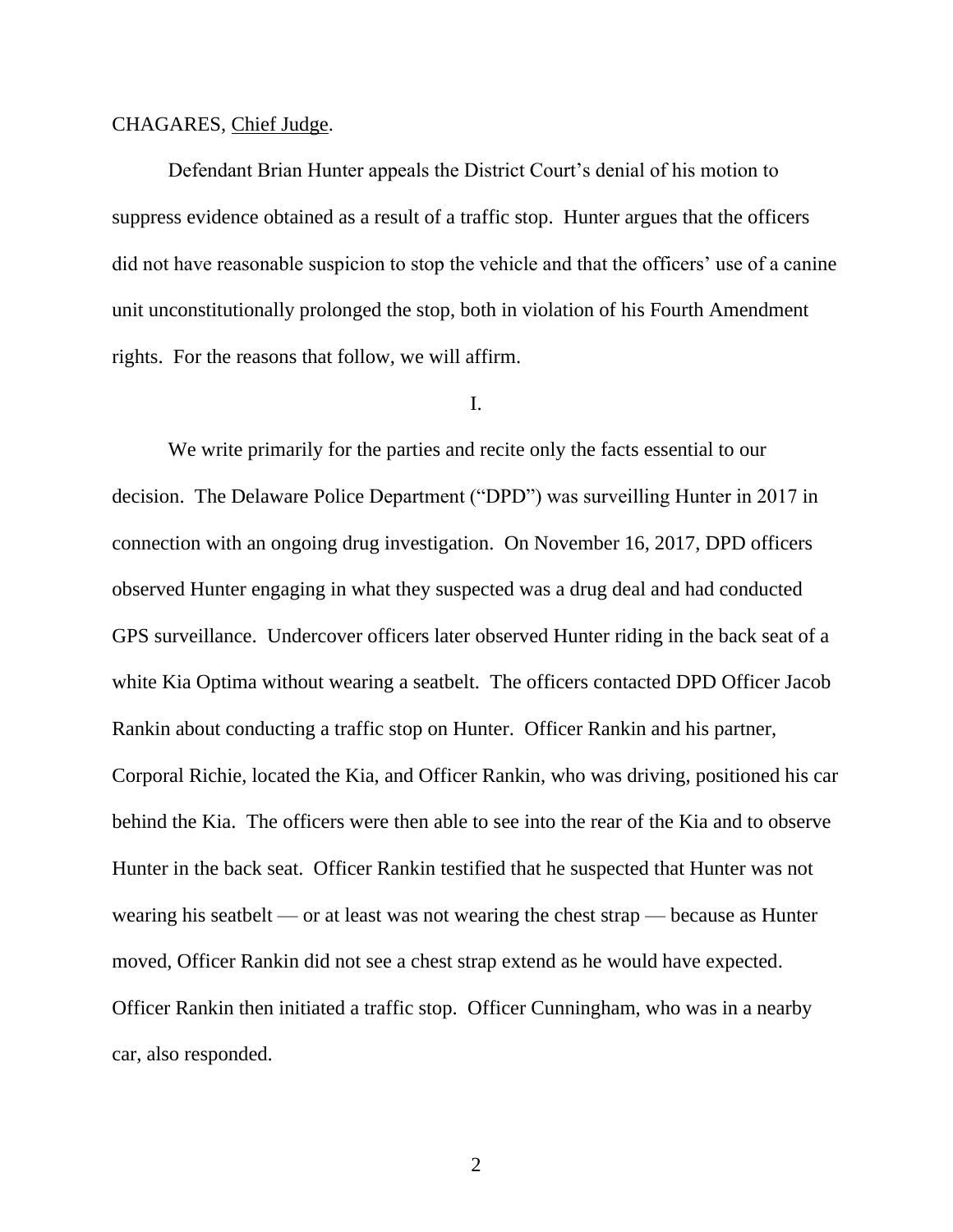Both Officer Rankin and Corporal Richie approached the Kia. Officer Rankin collected identification from the driver of the vehicle, the other passenger, and Hunter. After gathering this information, Officer Rankin returned to his vehicle to turn on his computer and conduct a license check on the driver and a warrant check on the driver and passengers. Camera footage of the stop indicates that the process of gathering the information and returning to the car took about three minutes. As Rankin returned to his car, Officer Cunningham called in a canine unit that was stationed nearby. Officer Rankin continued to process the driver's identification and discovered that there was a warrant for the driver's arrest and that his license was suspended. Officer Rankin instructed Corporal Richie to remove all individuals from the car to process the canine sniff and to take the driver into custody.

As Officer Rankin continued to process the citation in his car, the canine unit arrived, and Officer Cunningham and Corporal Richie asked Hunter, the driver, and a front seat passenger to step out of the car approximately seven minutes into the stop. The driver and the front passenger did so first. Approximately eight minutes into the stop, Hunter stepped out of the car, but then he reached back into the car, grabbed something, and fled the scene. Officer Rankin was still in his vehicle processing the citation but testified that he stopped as he observed Hunter's motion and left his car to assist the other officers. Officer Rankin did not finish processing the citations until several hours later. Officers chased Hunter and tasered him. Hunter fell onto the object he had grabbed, which was a black bag. Officers searched the bag and discovered heroin, crack, marijuana, and digital scales.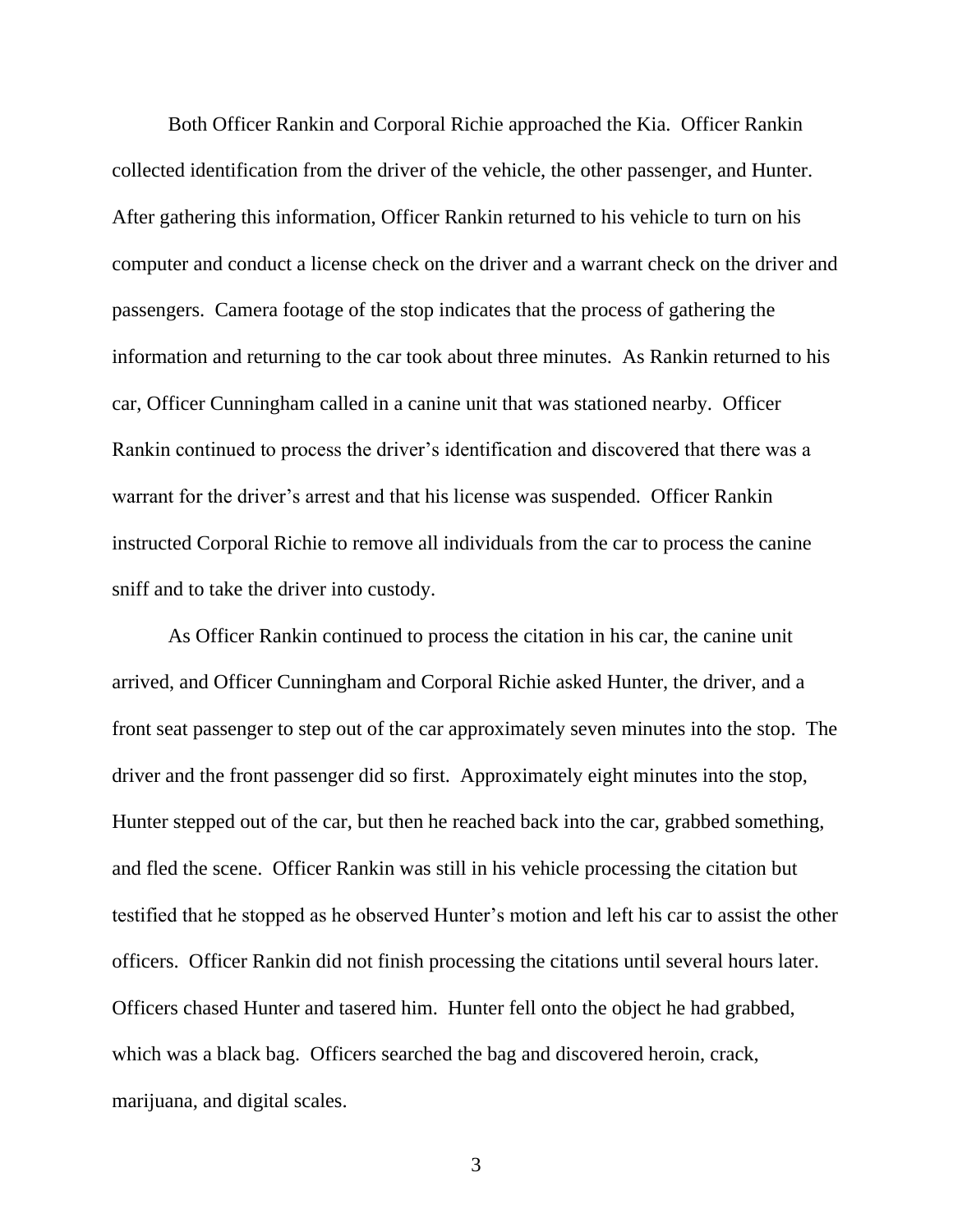Hunter was initially indicted on one count of possession with intent to distribute twenty-eight grams or more of cocaine base, in violation of 21 U.S.C. §§ 841(a)(1) and (b)(1)(B) and one count of possession of heroin, in violation of 21 U.S.C. § 844(a). Hunter moved to suppress the evidence obtained during the traffic stop. The District Court held a hearing on Hunter's suppression motion. Only Officer Rankin testified, but the Government also introduced dash cam footage from Officer Cunningham.

The District Court denied the motion. The court found Officer Rankin's testimony credible. The court credited that he observed Hunter exhibit behavior consistent with not wearing a seatbelt and therefore had reasonable suspicion to stop the car. The District Court further concluded that the stop did not last longer than was reasonably necessary for Officer Rankin to "complete the mission of the stop." Appendix ("App.") 119. Hunter entered a conditional guilty plea, which allowed him to appeal the suppression ruling, to one count of possession with intent to distribute twenty-eight grams or more of cocaine base, and was sentenced to sixty months of imprisonment. This appeal followed.

#### $II<sup>1</sup>$

Hunter makes two arguments on appeal. First, he contends that the officers lacked reasonable suspicion to stop the Kia. Second, he argues that the officers unconstitutionally prolonged the stop through the use of the canine unit without independent probable cause or individualized suspicion. We examine each in turn.

<sup>&</sup>lt;sup>1</sup> The District Court had jurisdiction over this matter pursuant to 28 U.S.C. § 3231. We have jurisdiction over the District Court's denial of Hunter's motion to suppress under 28 U.S.C. § 1291.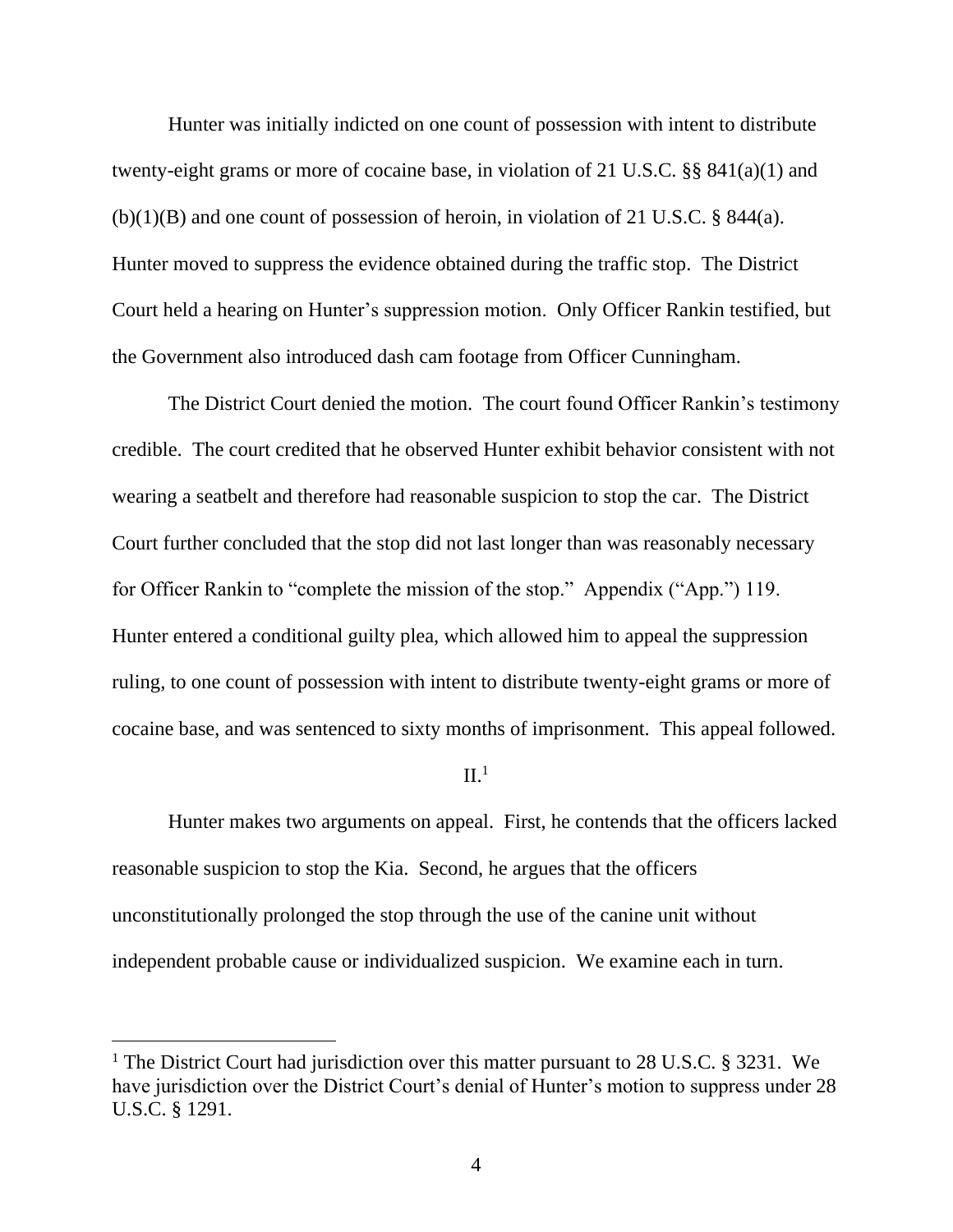In reviewing a district court's denial of a suppression motion, we review the district court's findings of fact for clear error "but exercise plenary review as to its legality in light of the district court's properly found facts." United States v. Coles, 437 F.3d 361, 365 (3d Cir. 2006). A factual finding is clearly erroneous when, "although there is evidence to support it, the reviewing court on the entire evidence is left with the definite and firm conviction that a mistake has been committed." United States v. Lowe, 791 F.3d 424, 427 (3d Cir. 2015) (quoting United States v. Price, 558 F.3d 270, 277 (3d Cir. 2009)). If the district court's factual finding is "'plausible in light of the record viewed in its entirety,' we will not reverse it even if, as the trier of fact, we would have weighed the evidence differently." Price, 558 F.3d at 777 (quoting Anderson v. City of Bessemer City, 470 U.S. 564, 574 (1985)). "[A]ssessments of credibility by the trial court are entitled to great deference at the appellate level." United States v. Bros., 75 F.3d 845, 853 (3d Cir. 1996).

#### A.

The Fourth Amendment protects individuals against unreasonable searches and seizures. U.S. Const. amend. IV. Under Terry v. Ohio, 392 U.S. 1 (1968), an officer may stop an individual to conduct a "brief, investigatory stop" when the officer has "reasonable, articulable suspicion" that the individual is involved in criminal activity, Illinois v. Wardlow, 528 U.S. 119, 123 (2000). The reasonable suspicion standard articulated in Terry also applies to traffic stops. See United States v. Delfin-Colina, 464 F.3d 392, 397 (3d Cir. 2006); see also United States v. Green, 897 F.3d 173, 178 (3d Cir.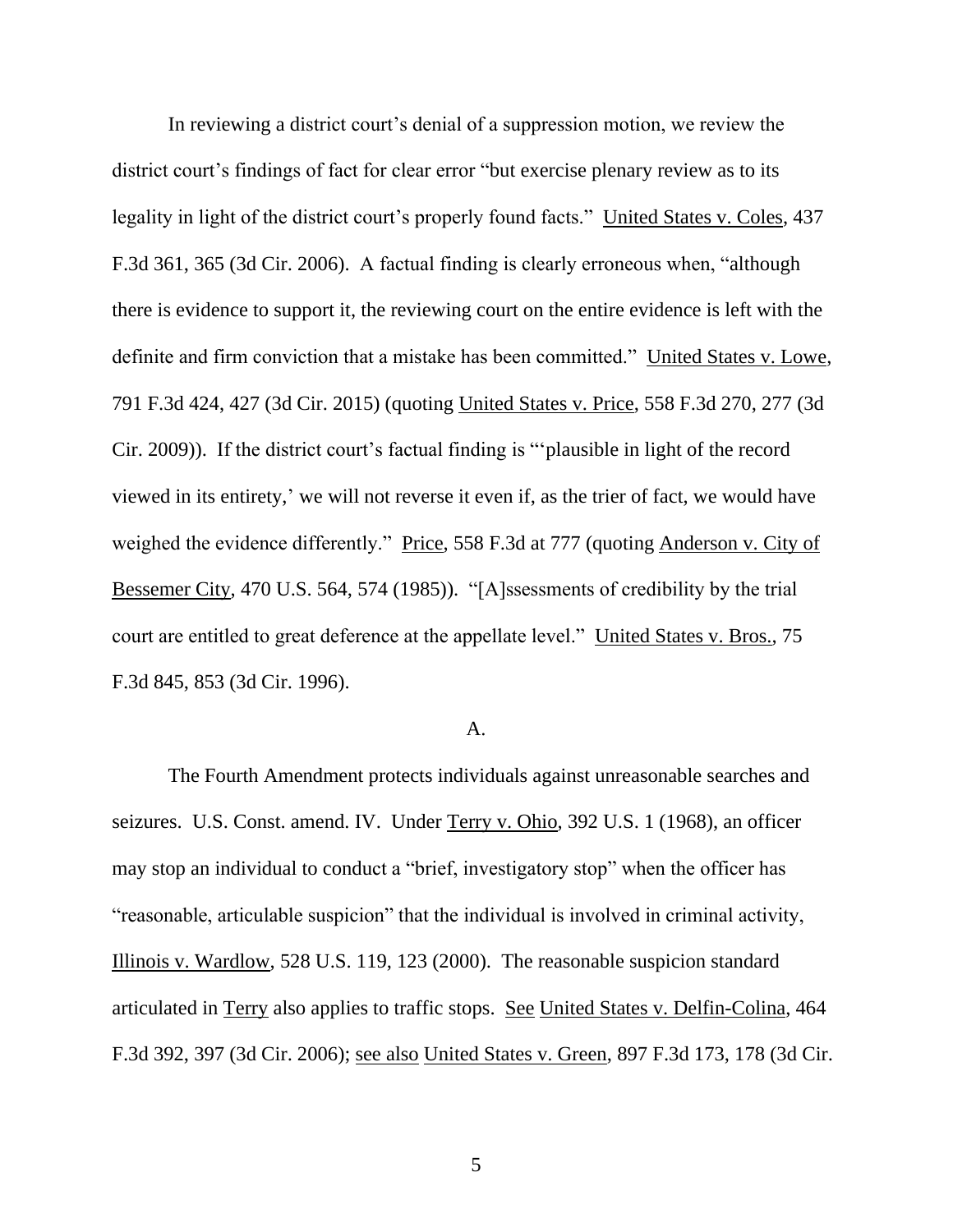2018) ("Traffic stops are classified as a type of Terry stop, and may be initiated based on a reasonable suspicion that a traffic violation has occurred.").

Officer Rankin testified that he observed Hunter moving in the back seat in such a way that suggested that he was not wearing his seatbelt. The officer noted that as Hunter moved in the back seat, he did not see a chest strap extend with him. The District Court found that testimony credible. That finding was not clearly erroneous. As the District Court noted, at many points, Officer Rankin's testimony is uncontradicted. When a district court's "decision is based on testimony that is coherent and plausible, not internally inconsistent and not contradicted by external evidence, there can almost never be a finding of clear error." United States v. Davis, 726 F.3d 434, 440 (3d Cir. 2013) (quoting United States v. Igbonwa, 120 F.3d 437, 441 (3d Cir. 1997)). Hunter argues that Rankin's testimony is "incredible" because he could not possibly have seen that Hunter was not wearing a seatbelt and that Officer Rankin pointed to no specific facts to support his claim. Hunter Br. 8. To the contrary, Officer Rankin testified that after positioning his car behind the Kia, he was looking for the chest strap that one would expect to see if Hunter were wearing his seatbelt properly. The District Court did not err in concluding from that testimony that Rankin had reasonable suspicion to stop the Kia on the basis that, in violation of Delaware law, not all passengers were wearing seatbelts. See 21 Del. Code Ann. § 4802(a)(2) (requiring all passengers over age sixteen to wear a properly fastened seatbelt).

Hunter further argues that the traffic stop was clearly a pretext for the officers' drug investigation. Officer Rankin freely admitted as much, and the Government does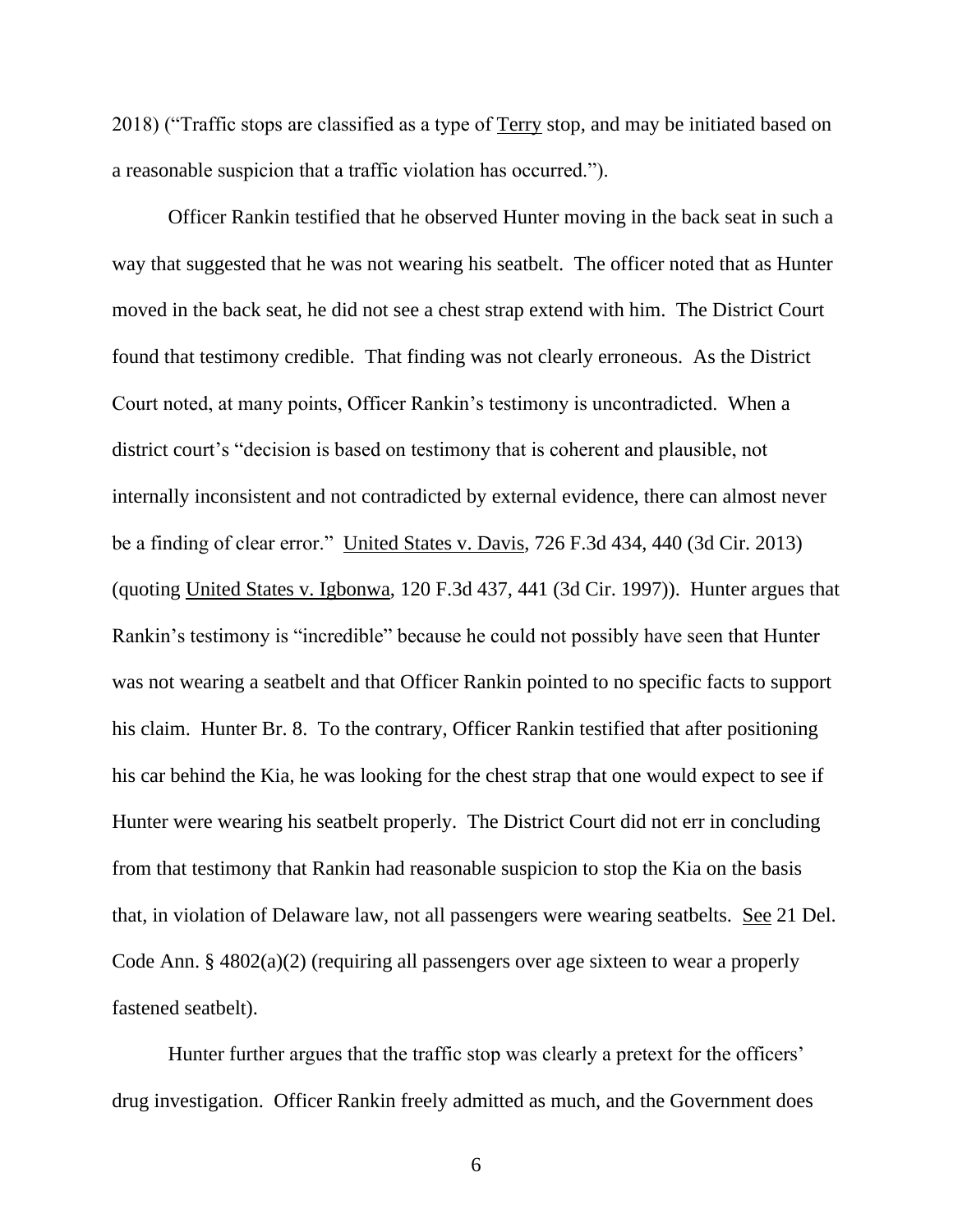not deny that the stop was pretextual. But as the District Court observed, officers may conduct pretextual stops so long as there is reasonable, articulable suspicion that a traffic violation was taking place. See Green, 897 F.3d at 178 n.3 ("It has long been axiomatic that 'a traffic-violation arrest . . . [is not] rendered invalid by the fact that it was a mere pretext for a narcotics search.'" (quoting Whren v. United States, 517 U.S. 806, 813  $(1996)$ ).

### B.

That the officers had reasonable suspicion to stop the Kia does not end the inquiry. An otherwise lawful traffic stop can become unlawful if the stop is "prolonged beyond the time reasonably required to complete [the] mission" of the stop. Illinois v. Caballes, 543 U.S. 405, 407 (2005). The ordinary mission of a traffic stop, beyond issuing a ticket, includes other incidental checks, such as checking for insurance or outstanding warrants and confirming registration. See Rodriguez v. United States, 575 U.S. 348, 355 (2015). A canine sniff is not aimed at ensuring the safety of vehicles on the road but at "detect[ing] evidence of ordinary criminal wrongdoing." Id. (quoting City of Indianapolis v. Edmond, 531 U.S. 32, 40–41 (2000)).

An officer is permitted to complete certain "unrelated investigations," so long as they "do not lengthen a roadside detention." United States v. Garner, 961 F.3d 264, 269 (3d Cir. 2020). The stop is unlawful if these investigations "measurably extend" the duration of the stop absent reasonable suspicion or probable cause. Arizona v. Johnson, 555 U.S. 323, 333 (2009). "Authority for the seizure thus ends when tasks tied to the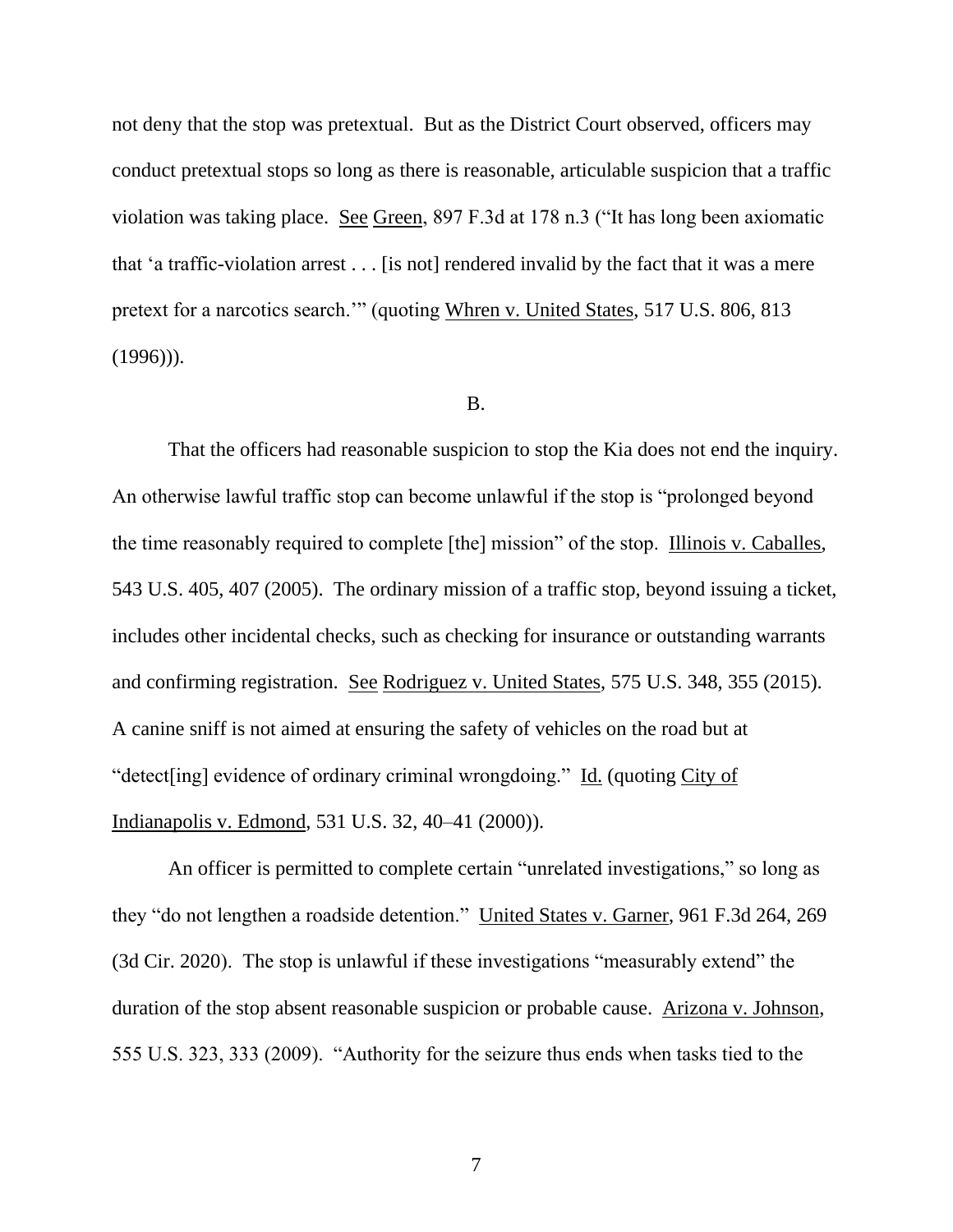traffic infraction are—or reasonably should have been—completed." Rodriguez, 575 U.S. at 354.

In Rodriguez, the Supreme Court clarified that "an officer may not extend the stop to conduct a dog sniff unless there is reasonable suspicion of criminal activity beyond the traffic violation." Garner, 961 F.3d at 270 (discussing Rodriguez, 575 U.S. at 354). The "critical question" is whether the sniff prolonged the duration of the stop, not whether the dog sniff occurred before or after the officer finished the mission of a traffic stop, usually by issuing a ticket. Rodriguez, 575 U.S. at 357–58. The moment at which the stop is prolonged is often referred to as the "Rodriguez moment." After this moment, officers must have reasonable suspicion to prolong the stop for a canine sniff. Anything that occurs after officers begin to prolong the stop cannot be considered in the reasonable suspicion analysis. See Green, 897 F.3d at 182. This Court has observed that the Rodriguez moment is often difficult to identify in practice. See id. at 179–80.

The District Court credited Officer Rankin's testimony that he was still processing the citation and performing normal checks associated with a traffic stop while another officer called for the canine and as the canine unit arrived. Accordingly, the District Court concluded that the time "before and during which the K9 search was occurring[] was all time that was reasonably necessary to complete the mission of the stop." App. 117.<sup>2</sup> We agree. It is uncontroverted that Officer Rankin took approximately eight

<sup>&</sup>lt;sup>2</sup> Hunter argues that the Government improperly phrased its question to Officer Rankin when it asked whether the officer ever "stop[ped] pursuing the mission of the stop[.]" App. 62. He contends that this "parrots" the language of Rodriguez. Hunter Br. 14 n.3. Hunter did not object to the phrasing of this question at the suppression hearing. But in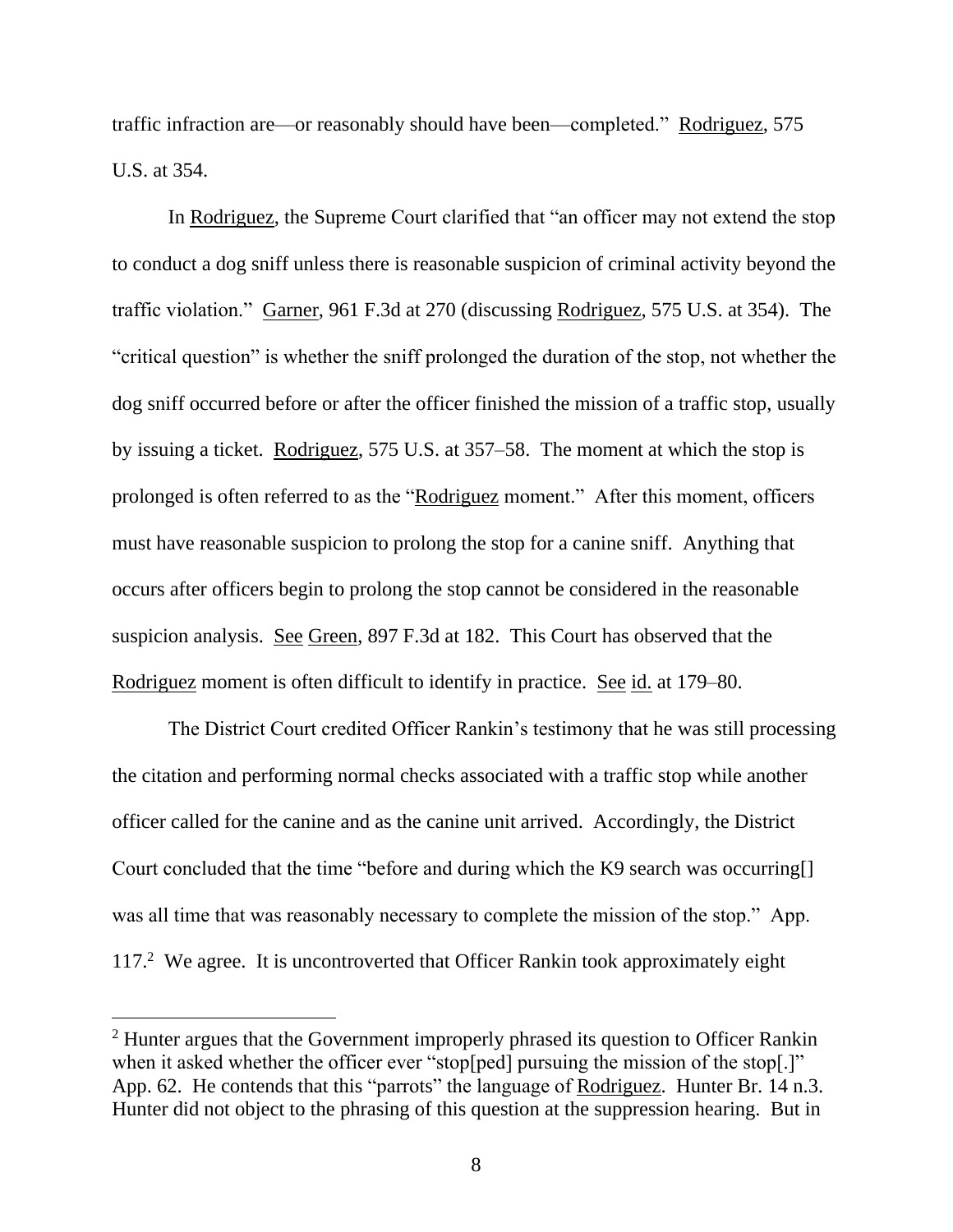minutes to collect the passengers' information, return to his vehicle, turn on his computer and log into the respective systems, discover an outstanding warrant for the driver, and begin writing a citation. At the time that Hunter fled the scene, Officer Rankin was still completing this process. We have "recognized the possibility that the Rodriguez moment occurs when an officer no longer pursues the tasks tied to the traffic stop even though he reasonably could have continued with those tasks." Garner, 961 F.3d at 270 (citing Green, 897 F.3d at 182). But there is no evidence to suggest that Officer Rankin deviated from the mission of his traffic stop or that he purposefully delayed completing those tasks. Officer Rankin did not have the opportunity to pursue any off-mission tasks before Hunter fled and thereby interrupted the process. Accordingly, we agree with the District Court that the stop was not prolonged for the canine unit.

Hunter points to the fact that the citations were not actually issued until approximately seven hours after the initial stop. Contrary to Hunter's argument, that does not suggest that the stop was prolonged so that officers could conduct a canine sniff. Officer Rankin testified that he had to stop his process when Hunter fled to assist the other officers, causing him to delay processing of the citation.

Hunter further contends that the fact that the officers did not remove the men from the car until the canine unit arrived suggests that the stop was unconstitutionally prolonged. This does not undermine the District Court's central conclusion — that we did not reach the Rodriguez moment in this case because Hunter fled before Officer

any event, Officer Rankin's specific answers to other questions make clear that he did not stop pursing his mission until Hunter fled the scene.